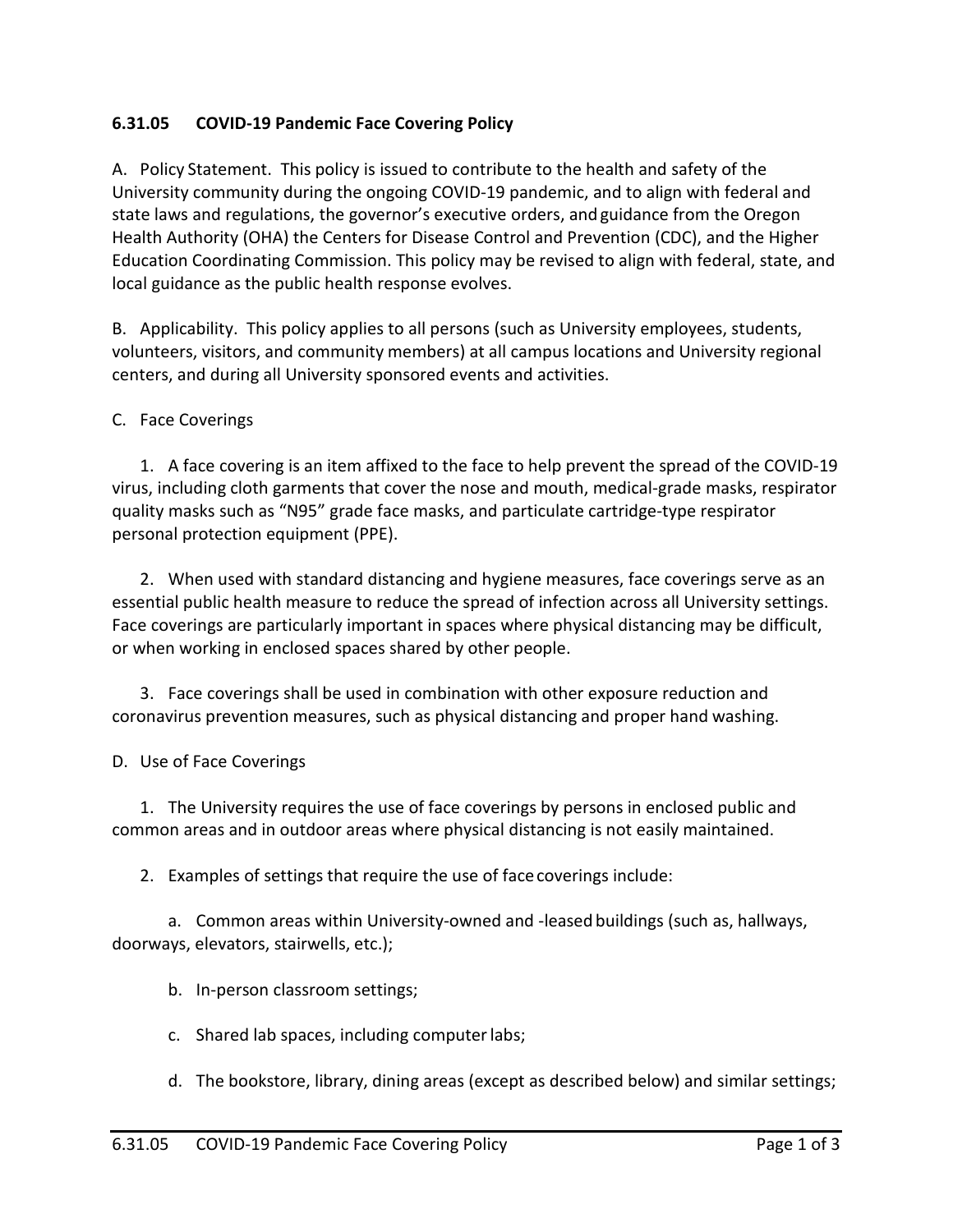e. High-density shared outdoor spaces (e.g., busy sidewalks);

f. University owned, rented, or leased vehicles with more than one occupant; and

g. Other spaces as designated by the University Coronavirus Response Coordinator.

3. Notwithstanding the foregoing, the use of face coverings is prohibited in the following circumstances:

a. When use goes against documented industry best practices for a specific position, or by law or regulation, including the use of standard PPE per Occupational Safety and Health Administration standards;

b. When engaging in physically demanding activities that require high rates of respiration, such as exercising, athletic sports, and strenuous physical labor;

c. By an individual under the age oftwo;

d. By an individual who is unable to remove the covering without assistance;

e. By individuals with qualifying medically documented conditions that prevent them from wearing any face covering; and

f. In other settings as determined by the University Coronavirus Response Coordinator (or designee) or the Human Resources Department.

4. Use of face coverings is optional when neither required nor prohibited, including:

a. When working alone in an enclosed workspace in which physical distancing can be maintained;

b. When the sole occupant of a vehicle owned, rented, or leased by the University;

c. When seated in a group dining setting where physical distancing standards have been maintained; and

d. When working outdoors, as long as a distance of at least six (6) feet is maintained at all times.

E. Enforcement

1. The COVID-19 pandemic threatens the lives, health, and prosperity of people within the